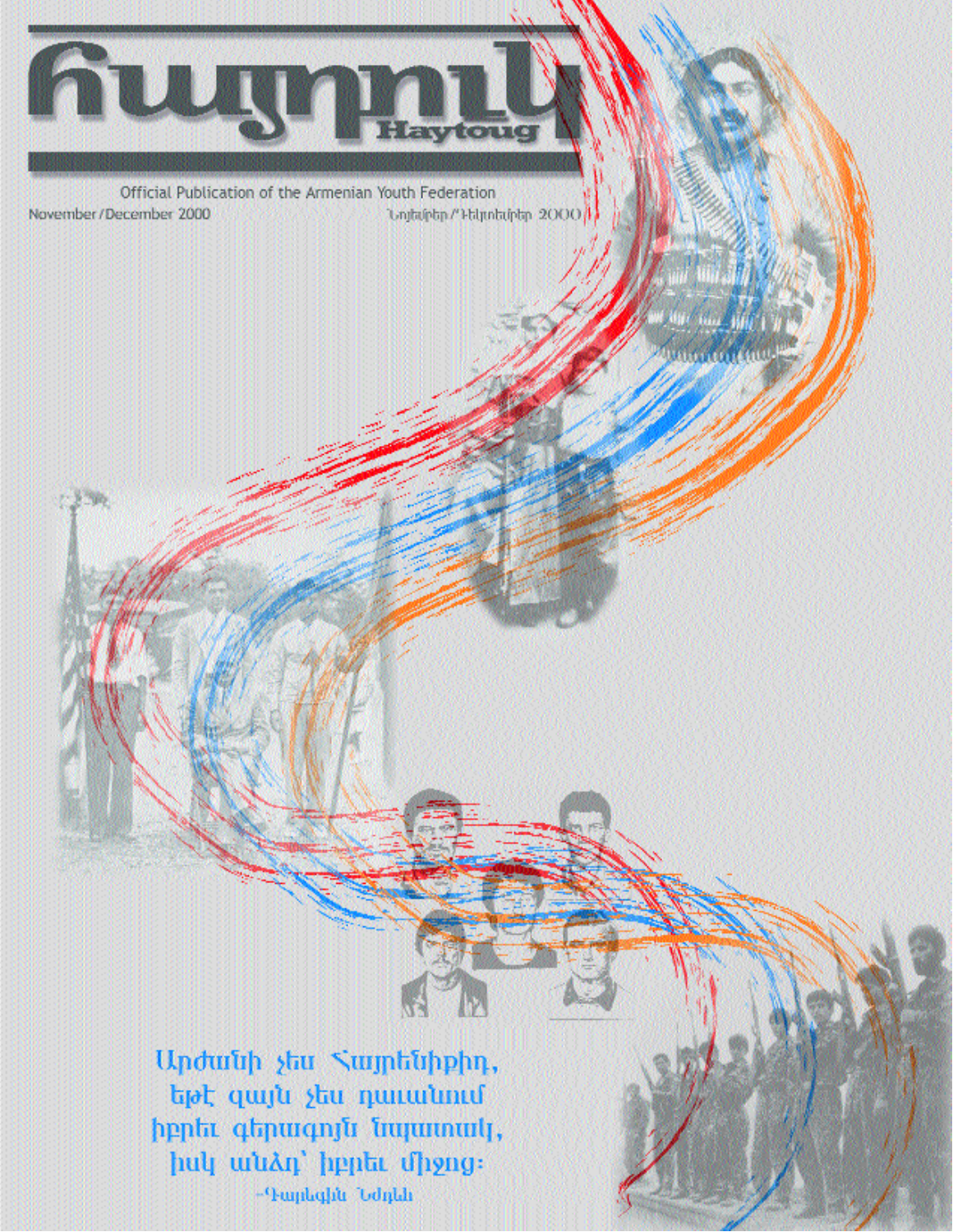### **Table of Contents**

| Destrcution of Mouments                                                                                                                                        |
|----------------------------------------------------------------------------------------------------------------------------------------------------------------|
|                                                                                                                                                                |
|                                                                                                                                                                |
|                                                                                                                                                                |
| <b>Ouest for Justice</b>                                                                                                                                       |
| Melkon Melkonian runder and a series and a series and a series and a series and a series and a series and seri                                                 |
| Lewinsky & Turkey:                                                                                                                                             |
| The Politics of Denying the Armenian Genocide<br>Christopher Guldjian research and contact the contract of the contract of the contract of the contract of the |
| The Alternative                                                                                                                                                |
|                                                                                                                                                                |
| Career Profile: Ara Soudjian                                                                                                                                   |
|                                                                                                                                                                |
|                                                                                                                                                                |
|                                                                                                                                                                |

### հայրուկ

The Official Publication of the ARMENIAN YOUTH FEDERATION ARF Youth Organization of Western America

For all Armenian Youth residing in Western America who strive for the national, social and economic liberation of the Armenian people.

### **HAYTOUG**

104 North Belmont Street, Suite 306 Glendale, California 91206 Haytoug@mail.com 818.507.1933

### **Editorial Staff**

Maria Hovsepian Tanya Gulesserian Houryg Kizirian Silva Tovmassian Talin Pushian Ari Boyajian



*Submissions for publication in Haytoug may be sent to the address shown on the left or e-mailed toHaytoug@mail.com.*

*Haytoug is distributed free of charge within the community. Financial contribution may be made to the same address.*





**Hampig Sassounian C88440** CA State Prison-LAC D-5-232 44750 60th Street West Lancaster, CA 93536

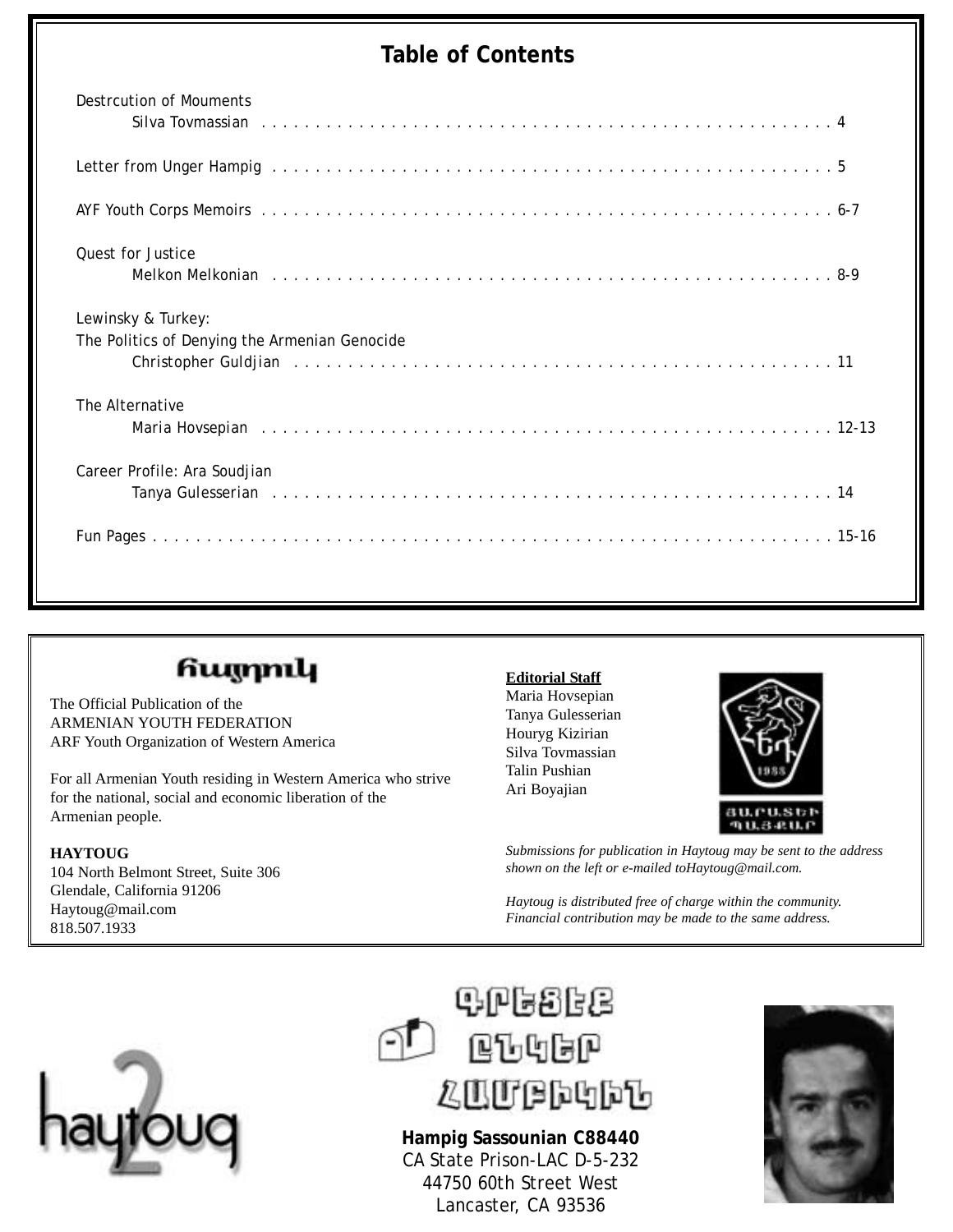$I^{\prime\prime}$ 

Tar mu a-a] lsovyxan ,a[ivnnyrn Ha3ox mosinnyren1 Ipr hagatar2 : rkagan jn,man5 iracor/ovyxav Qanasori Ar,avanku5 Bank );0mani Cravovmu5 yv Ha3ox hyrosamardyru1 Towmannyrn ov Wartannyrn myr=yxin sdrgov; ivnu ov a-in a-a]in ka3lyru tebi azadov; ivn1 :0;a'yxin ov ',ryxin p-nagalov;yan ,.;anyrn ov ganc a-in : ovrkin tem1 Anonk aryan wyr]in ga;ilow ba,dbanyxin ov bahbanyxin Ha3 azcu5 ho.u yv m,ago3;u1 Aba` Sartarabadow5 >arakilisaow yv Pa, Abaranow diraxan angagov; yan1 Gazmyxin panag ov tar2an yrgir ov bydov; ivn1

%% darinyr 3ydo3 Lizbonen "ariz yv min[yv Miaxyal Nahancnyru Ha3ortinyr ancam mu yvs timyxin zenkin ov a3t mi]oxav ba3kar m. yxin Ha3ox Xy. asbanov; yan jana[man1

Dasnamyag mu a-a] Ha3ov; ivnu grgin g`abrer sdrgov;yan me]5 a3s ancam >arapa.i ho. in wra31 Hydyvylow {avov, nyrov yv A. pivrnyrov Orinagin` Pygornyrn ov : a; ovlnyrn zenkyrnin a-a/ tar2an >arapa.i Bahabannyrn1 Anonk my-nylow yv my-xnylow wyrsdin 'asdyxin Ha3ov gamku ov abahowyxin anagaqov; ivn1

A3s0r dagavin [ynk hasa/ myr povn nbadagin1 A3s0r [ovnink Wann ov Sasovnu5 [ovnink artarov;ivn yv [ynk sdaxa/ hadovxovmnyr1 A3s0r gu ,arovnagovi jyrmag ]artu ov hy-ov e Ha3 Tadin wji-u1 Saga3n5 yrygova3 Tr0nyrn ov Gar0dnyrn a3s0rova3 Ha3 yridasartnyrn yn5 Ha3 Yridasartax Ta, nagxov; yan yridasartnyru1 A3s yridasartnyrovn 'am'ov,dnyru irynx cri[nyrn yn5 isg zenkyrn` irynx midkn ov 3y.a'oqagan ca.a'ari /a-a3o. ka.akaganov; ivnu1 A3s yridasartnyru bidi ,arovnagyn myr naqninyrovn sovrp cor/u yv bidi hasnin irynx nbadagnyrovn ov bidi abrin ov my-nin azad5 angaq yv miaxyal Ha3asdani ho.in wra31

It was more than a century ago that the world heard the echoes from the guns of the Armenian revolutionaries. As a result of Turkish pressures, the Armenians organized the Khanasor Expedition, the invasion of Bank Ottoman, and the Armenian battles. The Toumans and Vartans of the days left the oppressed life and took the first steps towards freedom. They shattered the chains of oppression and stood up against Turkey. At the cost of their last drop of blood they protected the Armenian people, land, and culture. Later with the battles of Sardarabad, Gharakilisa, and Pash Abaran they gained independence. They formed an army and became a republic.

Editorial

55 years later from Lisbon to Paris and to the United States Armenians once again raised their arms and struggled to gain recognition of the Armenian Genocide.

A decade ago the Armenians once again lived in oppression; this time in Karapagh. Following the examples of the Chavoushes and Aghpurs, the Pegors and Tatouls of the day became the fathers of Karapagh. They once again secured freedom and proved to the world the strong will of Armenians.

Today we still have not reached our main goal. Today we don't have Van and Sasoun, we don't have justice, and we have not received reparations. Today the White Genocide still continues. But the Tros and Garods of yesterday are the Armenian youth of today - the youth of the Armenian Youth Federation. For these youth their bullets are their pens. Their guns are their bright minds and revolutionary politics. These are the youth that will continue in the sacred footsteps of our forefathers. These are the will reach all our goals. They will live in a free, independent, and united Armenia.

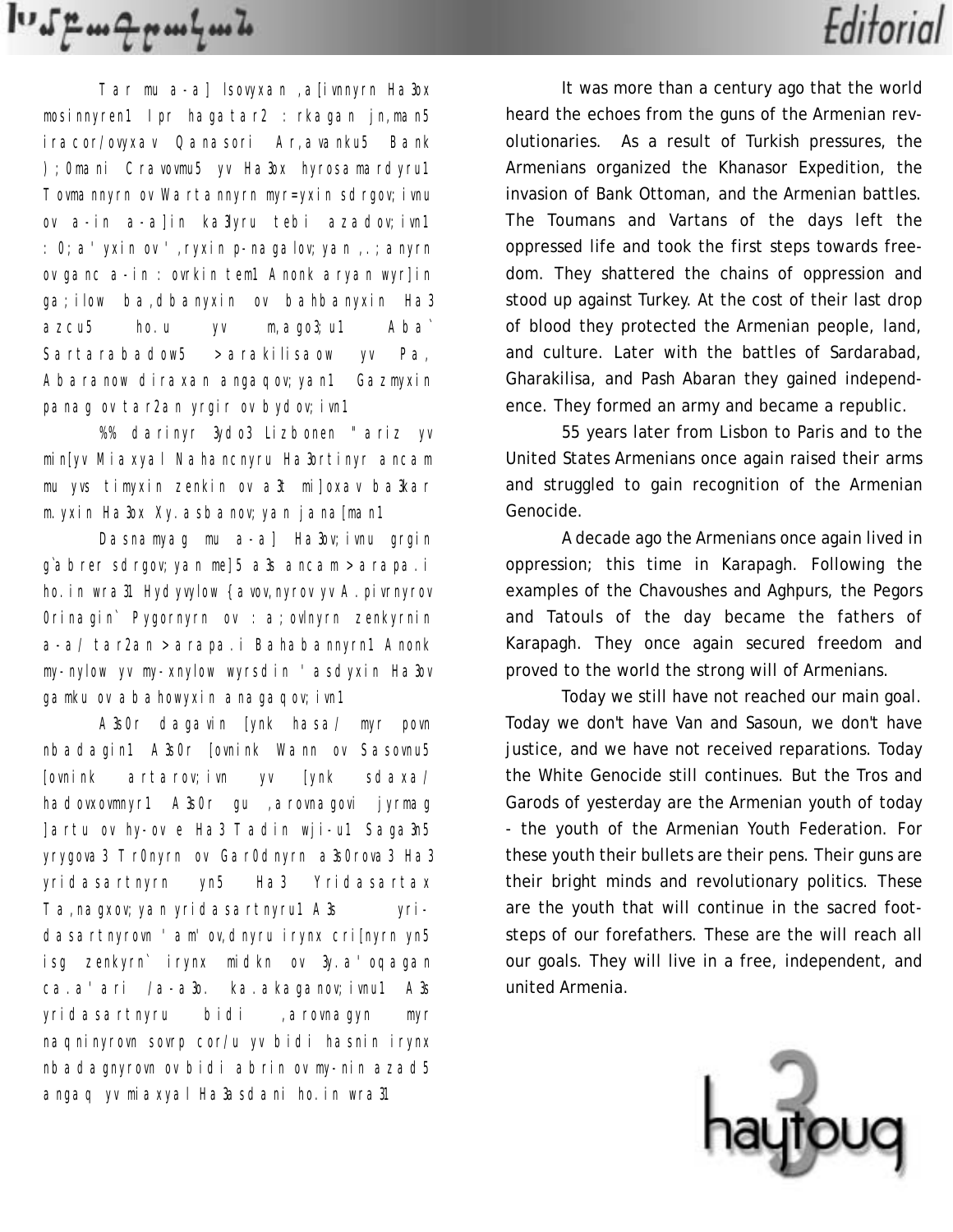# Destruction of Monuments

Silva Tomassian *Staffwriter*

Earlier this year while a group of visitors were at St. Stephen's Church in the northern part of Iran, they reported witnessing the destruction of Armenian Khachkars and graves in the Julfa region of Nakhichevan. The eyewitnesses said that they observed khachkars being carried away on a train while the ground was being leveled by a loader. The visitors took photographs and documented the vandalism. One of the witnesses to the desecration was Arpiar Pertossian, a member of the Research into Armenian Architecture (RAA) organization. Petrossian organized an appeal to the RAA chairman who then alerted the monument preservation administration at Armenia's Ministry of Culture. The ministry's chairman informed President Robert Kocharian and late Catholicos Karekin I so that they take the necessary steps to halt the destruction.

RAA and other Armenian organizations appealed to UNESCO but without much result. Catholicos of all Armenians addressed a letter to UNESCO stating "on behalf of Armenians both in Armenia and the diaspora, I appeal to you to undertake immediate measures to end the vandalism, which can be deemed as a gross violation of human rights and desecration of holy monuments which have served as a site for prayer and pilgrimage." He went on to say "we are deeply angered that such violations are taking place overtly, as the world stands idly indifferent." Unfortunately no results were obtained since UNESCO limits its activity

to nations which welcome it and both Turkey and Azerbaijan do not. UNESCO has however helped preserve Armenian monuments in other parts of the world.

Weeks later, the looting was reported to have stopped. Hasan Zeynalov, representative of Nakhichevan, not only dismissed concerns over destruction of the monuments but stated that the incidents were fabricated. Hasan went on to say, "Armenians have never lived in Nakhichevan, which has been Azerbaijan land from time immemorial. There are not Armenian cemeteries and monuments and have never been any." He made these comments despite the fact that Armenians comprised of a large majority of the population until the 1920s. The cemetery in Julfa is the largest Armenian cemetery known. Estimates of about 10,000 Khachkars existed around the turn of the century but the looting and railway construction have dropped that number to about 2,700. Continued effort of informing the international community is needed in order to conserve such monuments which

are such an important part of our history.

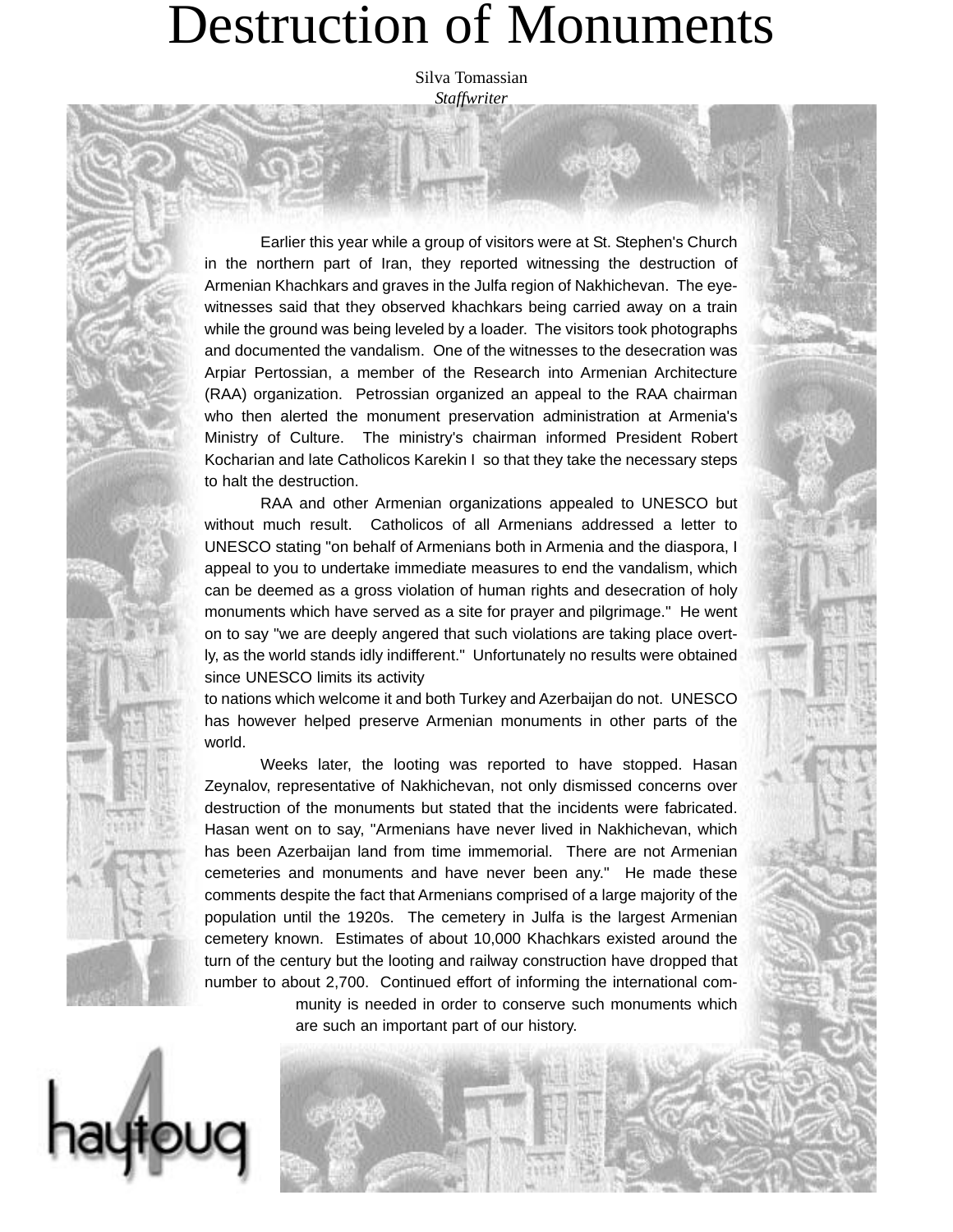# $U$  and any  $L^2 U + \pi$   $\mathcal{L}$  and  $\mu$

## Letter From Unger Hampig

Ha3 Tadu` artar tad mun e1 Ha3 Tadu5 myr ho.yrn yn5 myr iravovnknyru5 myr ar=anabadovov;ivnu5 ov myr badmov; ivnu1

Mynk polors bardagan ynk myr azcin1 Bardagan ynk ba,dbanylov Ha3 azcu5 in[bes nayv ba,dbanyl ov azadacryl myr badmagan ho.yru1

A,qarhu andarpyr cdnova/ e Ha3 azci iravovnknyrow kani amen yrgir mia3n ir ,ahyrovn gu hydyvi yv Ha3asdanu gam Ha3 =o.owovrtu anonx ,ahyri me] dy. [e crava/ a3t [a' garyvor or la-wa/ov;ivn mu dy.i ga3 irynx yv : ovrkyrovn mi]yv1 Irynx , ahyru : ovrkio3 hyd lav 3arapyrov; yan me]n ullaln e1 Yrgov go.myrn al gu ,ahin a3tbes 6 mia3n Mynk Ha3yrs glullank doga2o.u1

Ka.akaganov;ivnu qi.j gam ar=anabadovov; ivn [ovni1 Martga3in iraovnku mia3n niv; gu tarna3 yrp irynx hamar nbasdavor e q0sil gam hydabntyl a3t1

Mynk polors dysank; e o.] a,qarhu in[bes Iraku karovkant urav yrp Irak nyrqov=yx Kov3e;1 Pa3x yrp : ovrkian nyrqov=yx Gibros $5$  of ok : ovrkia mpago/ylov masin isg mda/yx1 Yrp Na;06i antam yrgir ys yv in[ or garyvor dy. gu crave5 anonk irynx ovza/u grnan unyl 6 Gibros nyrqov=yl5 hazaravor anmy. Kivrdyr sbannyl5 Ha3asdani ov;sovn dogosu crava/ bahyl1 Amen cydni wra3 odnagoqyl Ha3ov5 Kivrdi5 Gibrosxii yv #o3nyrov iravovnknyru yv mnal anbadi=5 o[ ok [q0si a3t an3arcova/ ov hala/ova/ azcyrov masin5 kani hala/o.u Na; 06i siryli : ovrkian e1

Mynk polors a3sinkn` Ha35 #o3n5 Gibrosxi yv Kivrd bedk e ba3karynk myr iravovnknyrovn hamar1 : ovrku o[ meg iravovnk

ovni ir anmartga3in hala/anknyru ir traxi azcyrov<sub>5</sub> bydov; ivnnyrov sahmannyri mivs go.mu anxnyl yv qorhil ;e a3t azcyrn odki [yn ylla/ ov [yn ba,dbaner irynx ho. yrn ov ar=anabadovov; ivnu1

Ha3 Xy. asbanov; ynen ydk5 a,qarhi aryvmovdku in[ or ges gadar 'or2 mu urav : ovrkio3 bad=ylov5 /nav Syvri ta,naciru5 pa3x anmi]abes odki dag arin Ha3yru1 Ar=ek mu [ovneink irynx hamar5 haga-ag anor or mynk irynx ta,nagixnyrn eink1 "oqanag bad=ylov xy.asban :ovrkian5 aryvmovdku andysyx Ha3 azci iravovnknyru ;yryvs qorhylow ;e y;e Ha3asdani yv Ha3ov iravovnknyru irynx hamar garyvor [e5 myz hamar5 Ha3yrovs hamar yvs garyvor [e1 : yryvs mynk der [ynk gancner myr iravovnknyrovn5 myr ho.yrovn5 aryvmovdku ;yryvs qorhyxav ;e Ha3yru ovri, azcyrov bes g\anhydanan5 al [yn lser Ha3ov 2a3nu5 Ha3yren gam Ha3asdan go[ova/ yrgri masin1

Pa3x mynk my-no.u [ynk1 Mynk ynk paxa-ig azc mu5 azc mu pari ov sdy./acor/1 Azc mu hbard ov badmagan1 Azc or amen cnow gu co3adyve ov grgin odki yllalow der gu gankni ir ho.in ov gu zohovi ir ar=anabadovov; yan hamar1

Mynk \*% dari co3adyvyxink ,ad mu Ha3asdane hy-ov yrgirnyrov me]1 A3t darinyrovn, inyxink ygy.yxinyr ov tbroxnyr5 paxink agovmpnyr yv havakyxin yridasartov; ivnu y-aco3n tr0, agin , ovrl ov meg 2a3now ba3karyxank Ha3 Tadi hamar1 A,qarhi ov, atrov; ivnu tar2ov2ink tebi Ha3 Xy. asbanov; ivnu5 /novnt a-av Azad ov Angaq Ha3asdanu5 badyrazmow azadacryxink Arxaqu5 ov wyra/novnt a-av Ha3 azcu1 : yryvs , adyr gu qorhin ; e Ha3 azcu Der Z0rin me] ir wyr]in ,ovn[u dovav5 [ein

havadar ;e gu lsyn myr masin5 myr 2a3nu5 pa3x hima lav ciden ;e gank5 bidi ba3karynk ov der ganknynk myr iravovnknyrovn hamar1

!!) darie Ha3 #y.a'oqagan Ta,nagxov;ivnu my/ tyr gu qa.a3 Ha3 Tadi artar ba3karin me]1 My/ tyr qa.xa/ e nayv H7Y7T71 Ys ,ad hbard ym or H7Y7T76i antam ym yv ,ad hbard ym or ovnim 2yzi bes ca.a'ari /a-a3o. Ungyrnyr1

Wsdah ym polort lav cidek siryli Ungyrnyr ;e myr cor/u ges [bidi mna31 Mynk bidi hasnink myr artar iravovnknyrovn1

Bedk e ,arovnagynk myr artar ba3karu1 )ru bidi ca3 yrp o.] a,qarhu bidi jan[na3 Ha3 Xy.asbanov;ivn ov o.] a,qarhu bidi q0si Syvri ta,nacrin masin grgin1

"a-k ov badiv kyz Ha3 badani ov Ha3 yridasart 6 wabahe Ha3ov ocin5 ba3kare artar iravovnknyrovt hamar 6 yv tovn bidi hasnis nbadagit1

GYXXE4 H7#7T7 GYXXE4 H7Y7T7

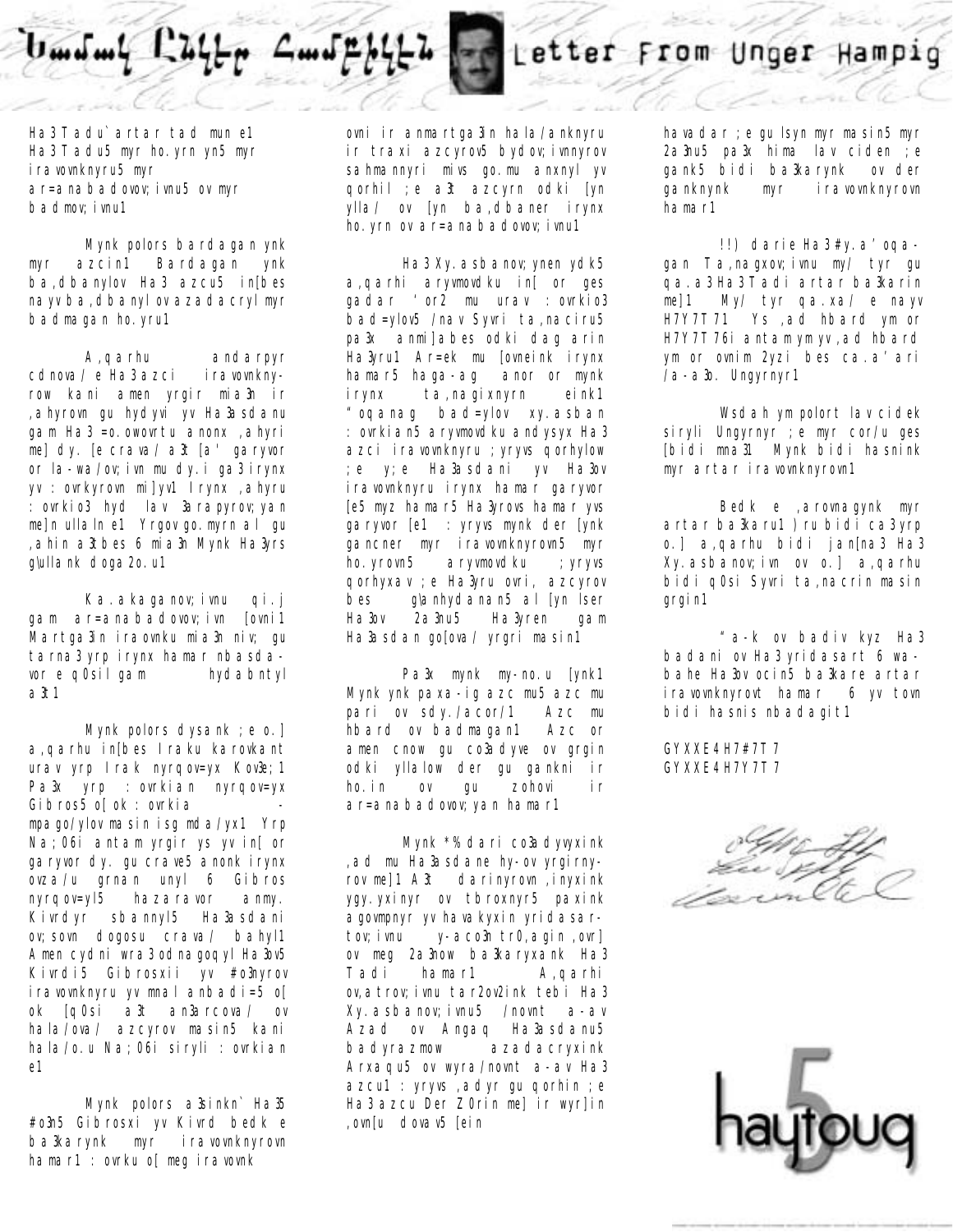

### *Roubina Palayan*

fter an 11 hour van ride, we finally arrived in Ashan, Karabagh. We had<br>spent the first five days of our trip in Yerevan sightseeing, so our Youth Corps<br>experience was about to begin. I stepped out of the van and took My f spent the first five days of our trip in Yerevan sightseeing, so our Youth Corps experience was about to begin. I stepped out of the van and took My first steps on the signature jagged, rocky Karabagh ground. I looked up to see a few pigs just ahead of me, some cows walking by on my right, and a group of chickens feeding on grains to my left. Warned by a friend to watch out, I turned around, alarmed, to see a number of goats running in my direction. This was my first impression of Karabagh, more specifically, of Ashan. I realized that I was actually in a village. My next thought was, "Wow, this is home for the next 25 days." Before those 25 days were over, however, I knew that this was home forever.

From the moment that we arrived, we were treated with the utmost hospitality that never once let down. The people of Ashan made every effort possible to please us and provide us with comfort. We were all very well-rested and well-fed (vegetarians included!) all of the time. The amount of concern the villagers demonstrated towards us made me feel completely accepted.

Assuring our physical comfort was only the beginning. The people with whom we worked, the families we met, the villagers we would come across everyday, were all so willing to share with us everything they had. I'm referring not only to food, shelter, and material things. The people of Ashan gave me something of much greater value. They shared with me their life stories and experiences, and as a result some important life lessons.

The everyday difficulties that we all go through here cannot compare to the hardships the people of Karabagh endured during the war. Considering the years of struggle they have all gone through, the amount of loss that they have experienced, they are still driven to live, to succeed, and to be happy because of their belief in the Armenian cause. Walking on the land that so many fought and died for, I felt so privileged, and at times even questioned my worthiness to enjoy this new freedom. Did I deserve to make use of this place, having lived comfortably in California while present-day Fedayees left their families and homes for years to defend their lands? After spending 25 days in Ashan, I knew the answer to that question. Talking to the villagers, it became clear to me that those who actually fought during the war were very humble about the fact that their courage and relentless effort helped to free our lands. In addition, they Acknowledged the assistance that came from the diaspora and feel Karabagh would not be where it is now without outside help. This non-judgmental, understanding nature of these people helped me to remember that the Armenians are One People, no matter where they are in the world; One People working for the same cause, a free and united Armenia.

The amount of respect, acceptance, honesty, and openness demonstrated to me by the people of Ashan showed me that their land is my land, is our land. Be from Karabagh, Armenia, Iran, Lebanon, or America, an Armenian is still an Armenian. We are brothers and sisters by blood. Our historic lands that we are so fortunate to have now, are there for us all. Having been born and raised in California, I felt more at home in Ashan than I have felt here. There is an understanding, a bond between the people and a belonging to the land there, that cannot be found elsewhere. There, I felt truly Armenian. I felt at home.





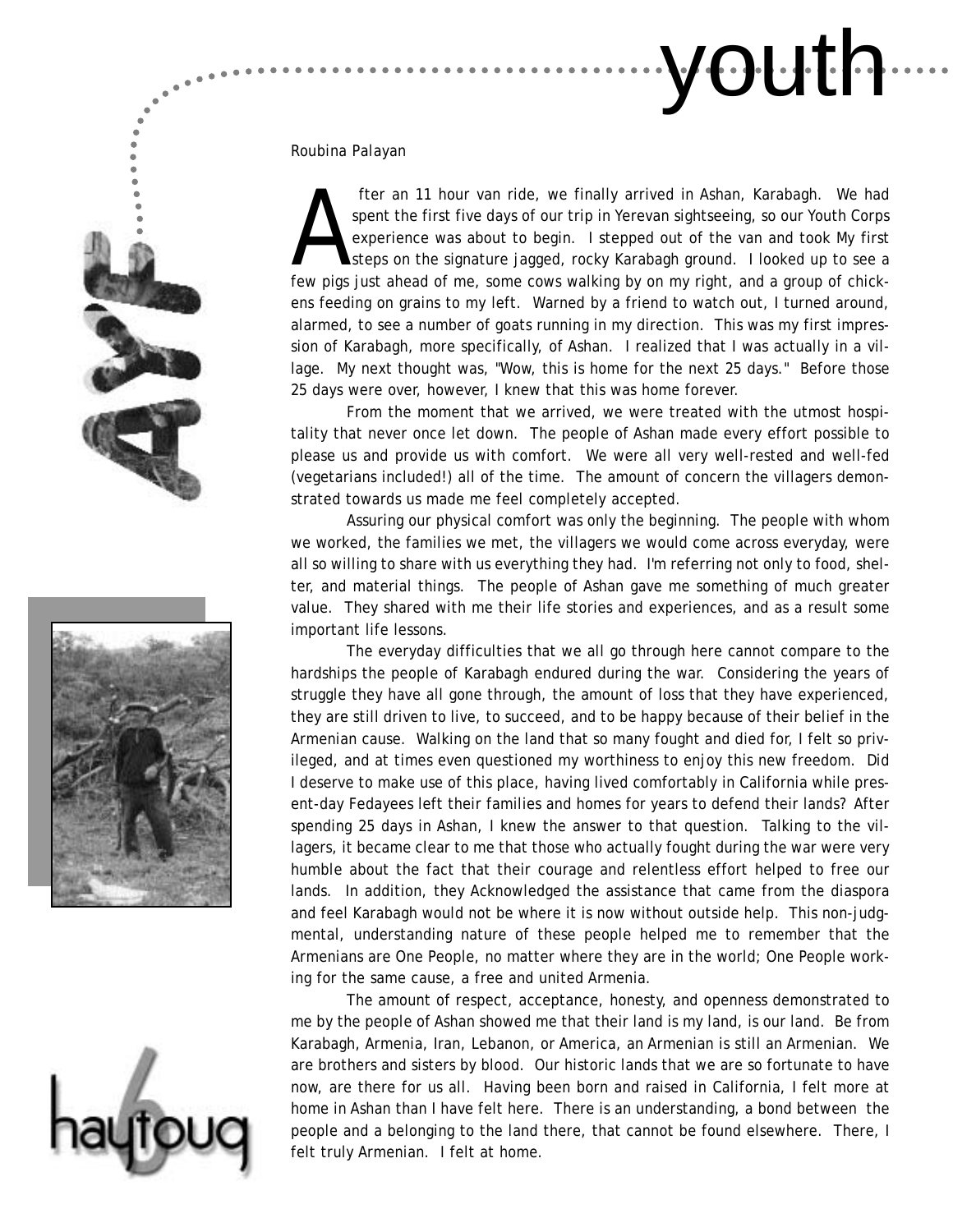# corps

*Talin Pushian*

he best times I had in Karabagh during my Youth Corps experience were the times I spent with the people. I loved to listen to their stories. It was amazing to hear about the Karabaghian wars first hand from the fedayees. The stories included experiences involving victory, loss, triumph, and even death of their loved ones who fought and died courageously during battle. I did not realize how their stories had impacted my life until.…The fedayees had planned an outing to a play for the Youth Corps participants one night. On the way there, we took a little detour and made a stop. I could not understand where we were. We started walking up a little path on the side of a hill, when I realized where they had brought us. We had come to visit the grave site of the Kharapagh war martyrs from their village Ashan. One of the girls from our group told us to brace ourselves because she had been there before and overwhelmed by emotions, she burst into tears. I told her that there was no way that I would start crying because I do not even cry at funerals ( I just do not express myself in that way). As soon as we arrived to the area of the tombstones of the fedayees we had heard so many stories about, I burst into tears just like the girl in my group said I would. The oddest part of it all was that I was the first to cry. Images of stories began to take shape in my head. I had learned first hand of the tragedies that had struck so many Armenian families in Karabagh. Stories such as an Armenian mother who had lost her husband and two of her own children in the midst of the struggle of a bravehearted culture. I had felt saddened by these stories, but at the same time I also felt pride. Only now though, after I had walked up this lonely hill, did I feel the reality of the loss that comes with the brutality of war, and the truth of a struggle not only for a family, but a culture, a race, and a people dedicated to keeping an Armenian name.

The cemetery we visited represented for me the culmination of all wars, battles, struggles, loss, and tragedy that the Armenian people have experienced all throughout history. Seeing the names on the tombstones and being able to place a story with the name was very powerful in itself. As saddening as it was to think of these young men who had died before reaching their prime, I felt a certain sense of pride and gratitude also. These men fought and sacrificed their lives in order to defend their land and their people. It is because of their courage that I am able to walk freely on the lands of Kharabagh. And it is because of the courage of all the freedom fighters, past and present, that we have a free and independent Armenia. My tears did not only represent my sadness, but also my pride.







*More AYF Youth Corps on page 10*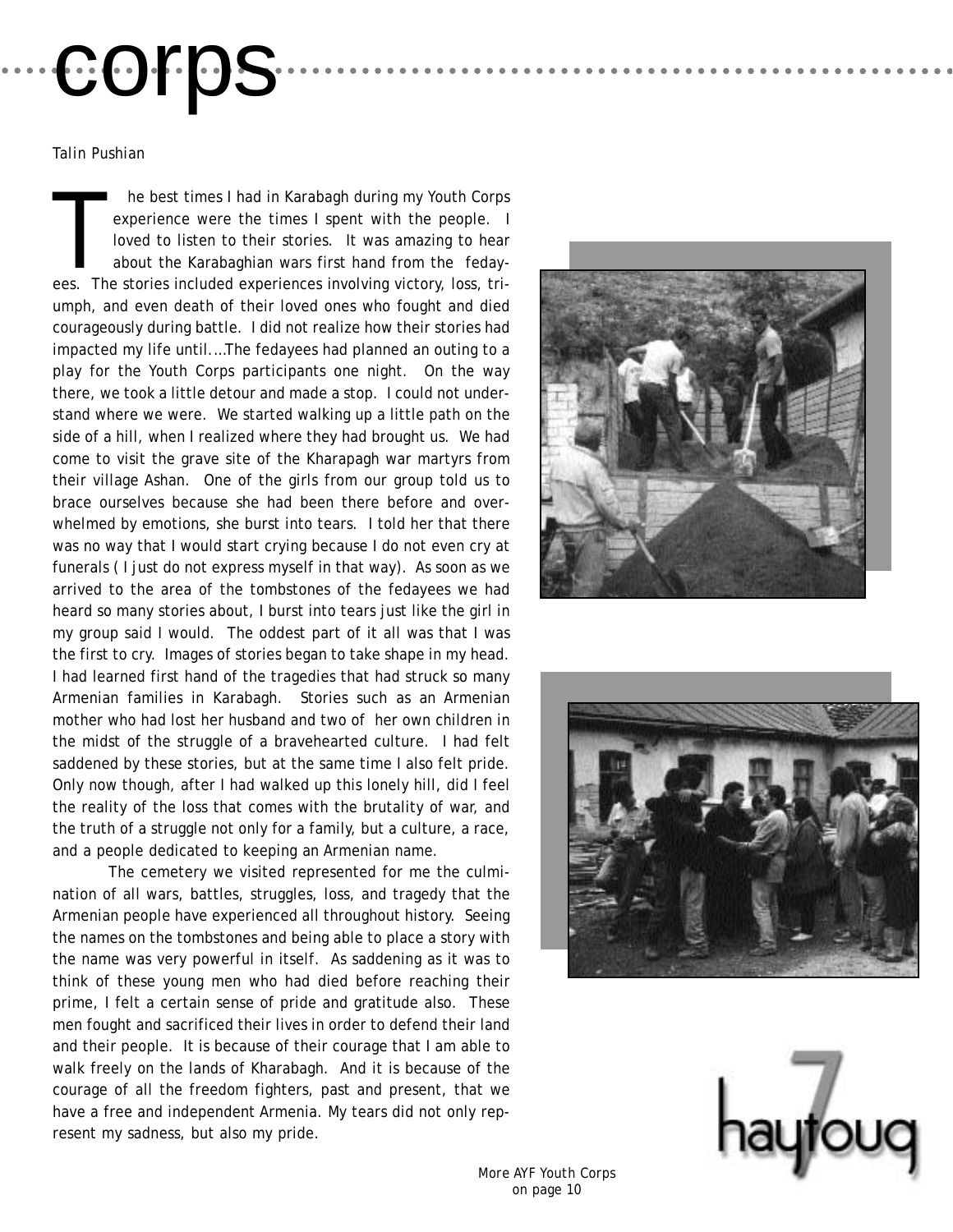

### *Melkon Melkonian*

25 years ago a new chapter was started in the quest for justice for the Armenian people. It became the dawn of a new era. It was revolution reborn, the cry for justice louder than ever. This era was known as the Armed Struggle, or "Zenial Baykar".

Groups such as the Lisbon 5, and names such as Sassounian, Titizian, and Saliba rattled the graves of our ancestors. We came to realize that these names would echo through eternity. They made the ultimate sacrifice, and some even paid the ultimate price. Their freedom, their very lives had become insignificant in their pursuit of justice for the Armenian people. Their violent and absolute judgment made the world tremble at the mere mention of the Armenian freedom fighter. The Armenian people once more cried out to the world "We live! We will not forget! We will not kneel! Justice shall be ours by any means necessary!" It was time for the still unpunished crime of the Genocide to be heard and addressed once more.

Operations of justice were exploding all over the world. The Hye Tad (The Armenian Cause) had begun a new fight. We remembered the words of Khrimian Hairig once



more; we were going to back our papers and claims with fire and iron. No longer was the Armenian going to be known as the talkative nuisance; for the time for talking was now over and we were to be heard one way or the other. Assassinations, and bombings became the new means to fight for our cause. We had achieved respect through fear.

Many labeled these freedom fighters as terrorists, cold-blooded killers, and barbarians. These same critics would not bother to think what would drive any human being to this type of insanity. For them what had happened in the past should stay in the past. They do not understand that what had happened in our past does not stay there, but haunts us through eternity. Each and every day we have to live with the fact that a million and half of our people were marched and slaughtered like sheep by the Turks. And when we cried out for help from the civilized world we received no response.

In order to truly understand the freedom fighters of the Zeenyal Baykar, we must look back to the few years after the Genocide. You see, no one stood up for us in 1915, and we learned that the hard way. We were fooled with empty promises of justice, and reparations by the world. We lived in shame and felt dishonored, our people had been murdered and we had done nothing about it. We soon came to realize our mistake, and took justice in our own hands, understanding we are the only ones that would fight for our rights. Therefore in 1921 Nemesis was born.



*Khrimian Hairig*



*Lisbon 5*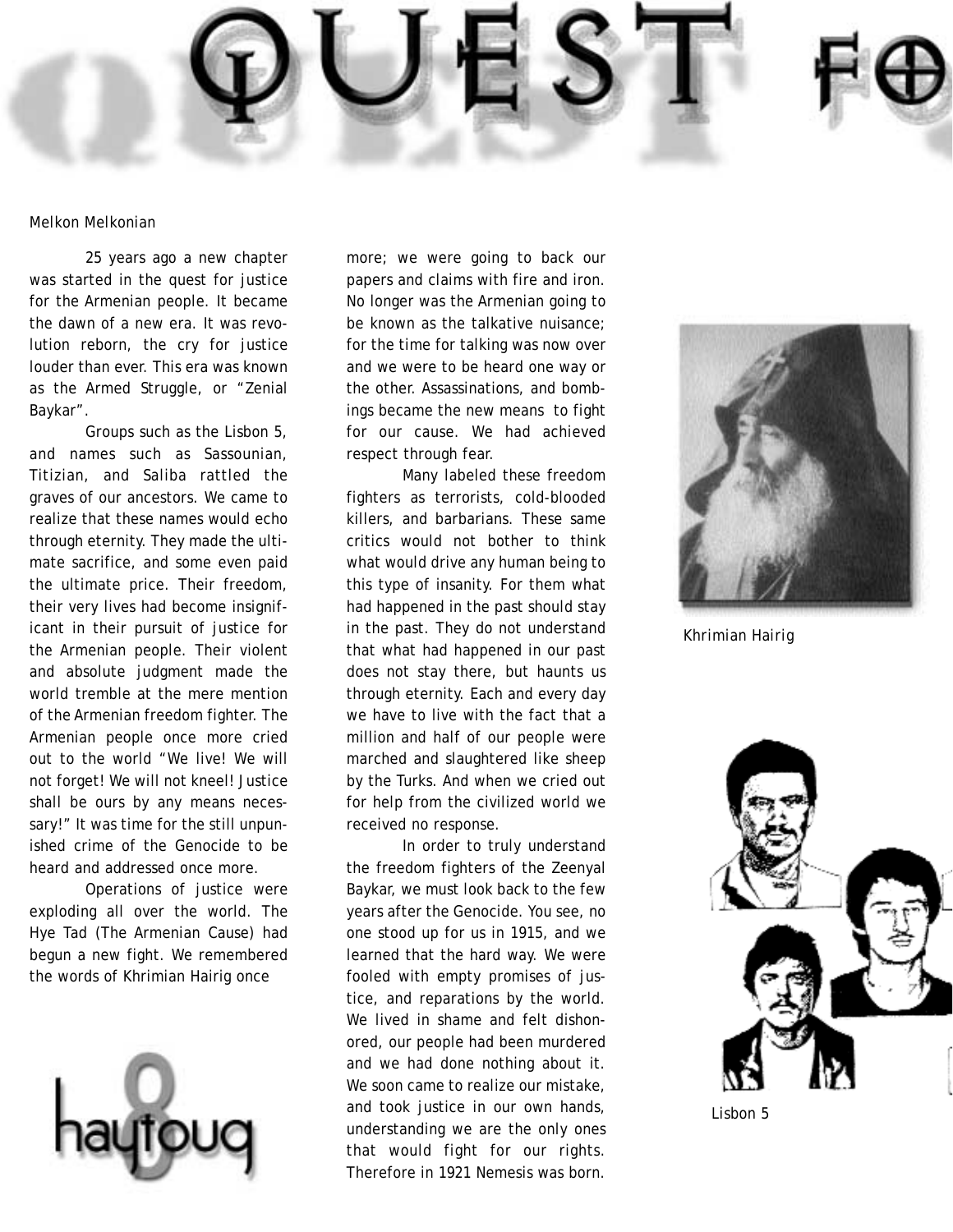Operation Nemesis was the punishment of the perpetrators of the Armenian Genocide. A new breed of freedom fighters and fedayees were born for this operation. They became the judges, juries, and executioners for what Simon Vratsian later called "The Armenian Nuremberg." Names like Armen Garo, Tehlirian, Torlakian, Papazian, and many more rang the bells of the monument of Sardarabad, and echoed through the valleys and cliffs of Ararad. They had put an end to the Talats, Envers, and Jemals. These brave souls retrieved what had remained of our Armenian dignity. But the justice for the terrible crime of the Armenian Genocide was far from being complete. Our lands and properties were stolen, 1.5 million of our people were dead, and the crime had not been recognized.

For the next sixty or so years our people tried to complete what was started with Nemesis through courts, and pleas to the world. But people had soon forgotten Tehlirian and his ungers and what they had accomplished. Forgetting of what Khrimian Hairig had warned us about, we went to the negotiating tables armed with nothing but paper and talk. Needless to say we got nothing. For sixty years we waited. We were struck with some type of numbness. As if it took a half of a century in order to come out of shock of the genocide. We had buried all the anger, stress, rage, and frustration inside. Then we finally blew up.

We had been quiet for too long. We realized that the world is not going to pay any attention to us without the show of force. The world now understood that what the Turk had taken away from us by the gun, we were now ready to retrieve by the gun. This is what marked the birth of the Zeenyal Baykar and the new era freedom fighter.

Today our struggle continues 85 years after the Genocide. Our means have changed since the Zeenyal Baykar, but our objective is clear and the same. Through politics, legislature and courts we hope to achieve justice. The Hye Tad is fighting its battles in such places as the halls of the U.S. Congress and the British Parliament. By trying to pass legislature, we can secure funding for our homeland, and try to get the Armenian Genocide recognized by any certain nation. The era of the Zeenyal Baykar was a very important element in the struggle for our cause; it gave our claims grounds to stand on. Without that chapter in our history the Hye Tad today would not have gotten anywhere. That era opened the door for our future. Our heroes built the base of our struggle today.

Therefore, you see, that the likes of Hampig Sassounian, and the Lisbon 5, for us are not terrorists, and are not killers, they are martyrs, and heroes, the souls of a forgotten past, and the spirits of their predecessors of Nemesis. Their blood runs through the veins of the Hye Tad today. They died for our cause. They are imprisoned for our rights. They gave up everything for us, remembering them is the least we can do.





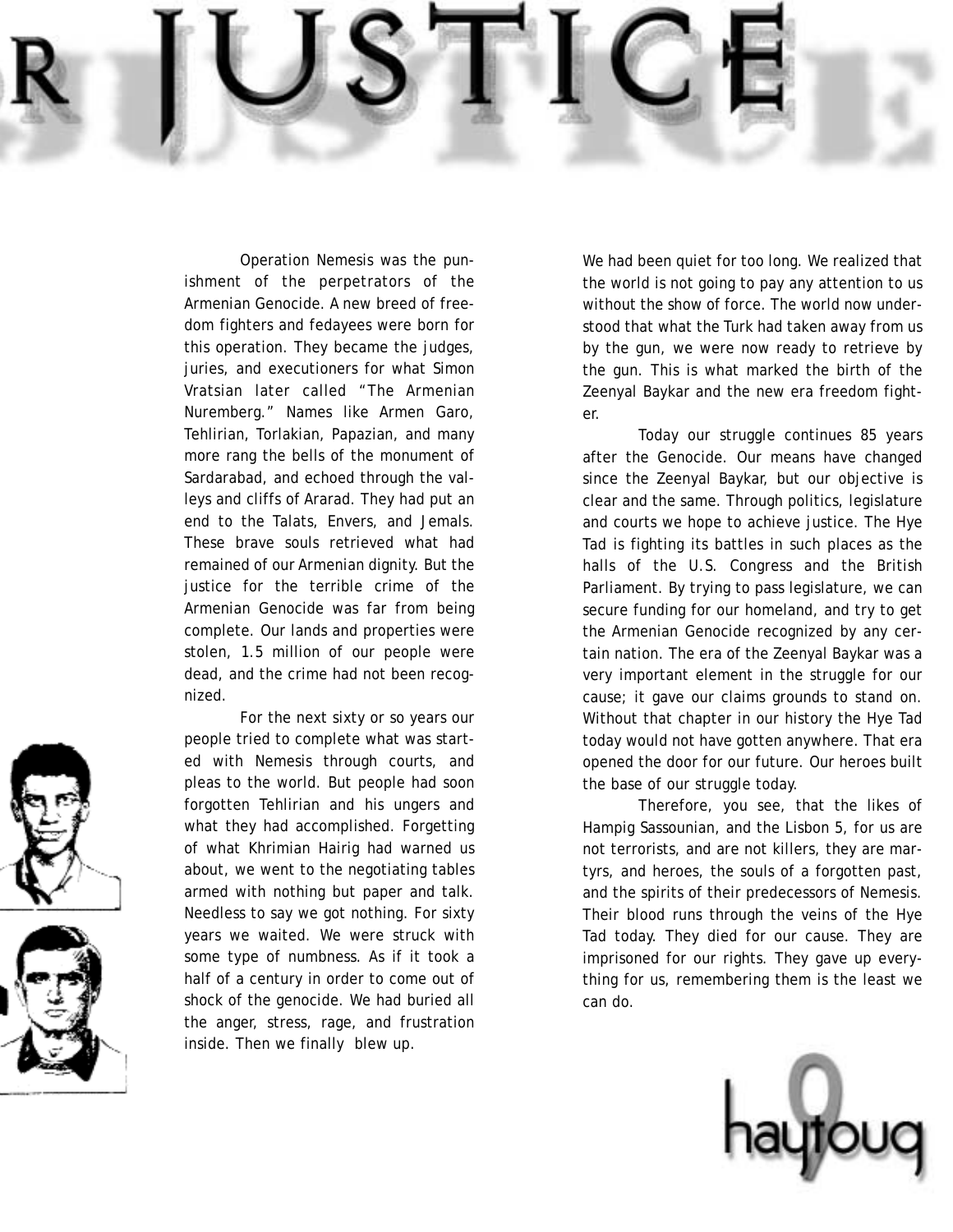### *AYF Youth Corps Continued... from page 7*

V.S.

magine. Imagine living a life with no worries.<br>Imagine living a life with no concerns. Imagine living! Imagine this to be reality. This summer this<br>became reality. I spent twenty-five days in a village<br>where I had not a si magine. Imagine living a life with no worries. Imagine living a life with no concerns. Imagine living! Imagine this to be reality. This summer this became reality. I spent twenty-five days in a village lived this imagination with people for whom this is reality. People who live by the day. People who live off the land. People who live. These people do not have luxury cars or luxury homes. These people live happily because they live. These people died to live. These people are the people of Karabagh.

It was the 23rd night in Ashan (the village we were staying in) and the group wanted to sleep under the stars next to a fire. The group and the villagers gathered under the stars and next to the fire. After a few hours of singing, telling jokes, and smiles, people started falling asleep. A few others and I "suffered from insomnia." For a couple hours we lay awake staring at the millions of stars that decorated the sky. We were not thinking. We were just staring in awe. While we were in amazement a few of the villagers just got up and left. We had no clue what they were up to. A few minutes later they returned with old metal pipes and a few dry tree branches.

They kneeled down and lined the pipes down parallel to one another. They lay the branches in between and left again. A few minutes later they returned and were talking par par (a variation of Armenian dialect in Karabagh). I just figured they were discussing how to do something. And they left again. They returned with meat. It was then that I figured out what they were up to. They wanted to set up a grill for khorovads. I just lay there thinking how creative and kind these people were. They gladly went out of their way to entertain a few of us who could not sleep. When the khorovads was done they invited us to the table. The table was a cement mixing tray flipped up-side down and the chairs were a few large bricks. They brought the Touti Oghi (which is vodka, but homemade vodka with 70% alcohol) and we started eating. While eating each of the villagers filled our glasses and drank our genats. We were not worried about the fact that it was about four in the morning and we had to wake up in a few hours. We were not concerned. We were living!

I believe that there is no place in this world where anyone can live like the people in Ashan do. And I believe that the A.Y.F. Youth Corps gave me the opportunity to live!

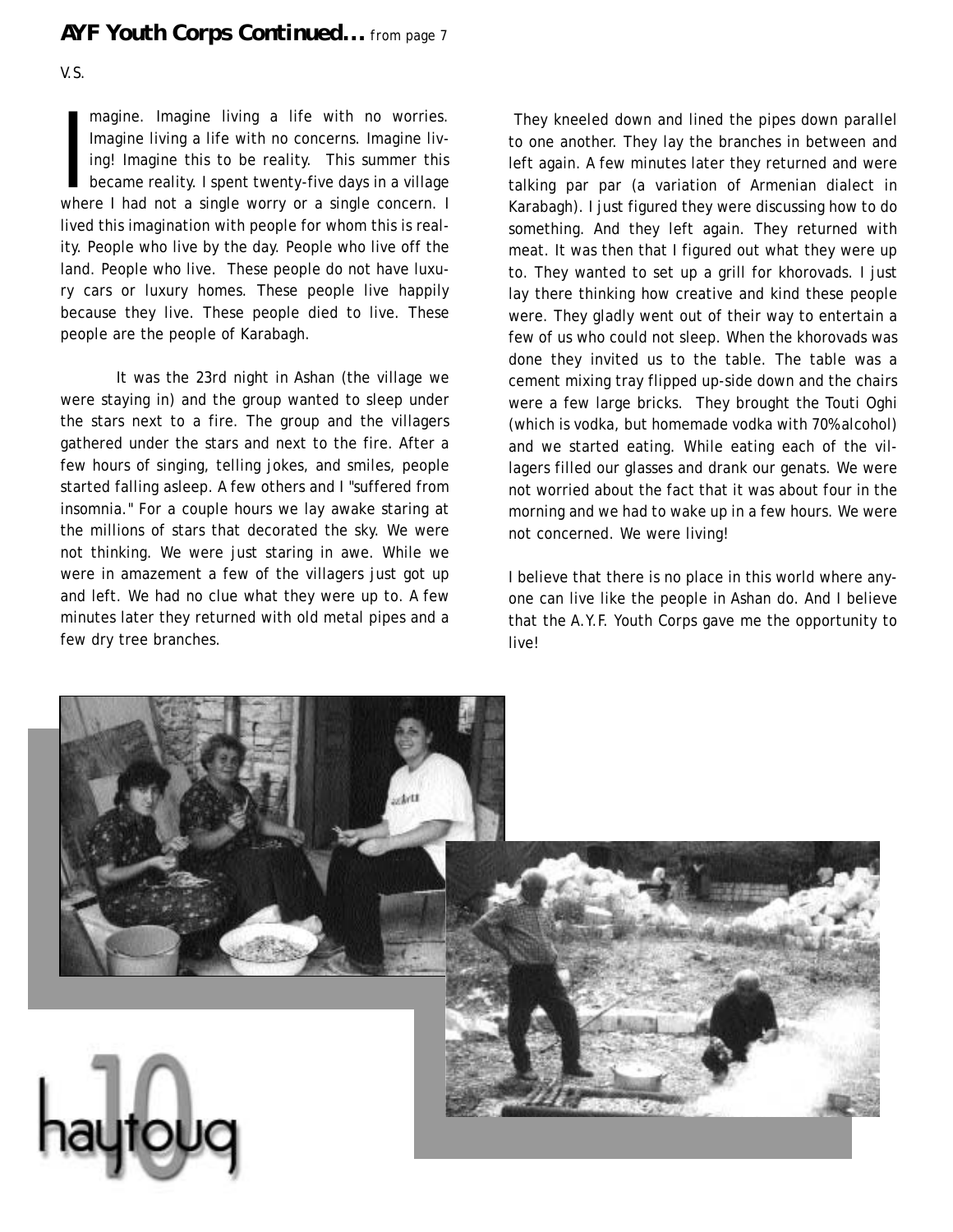# & **Monica Lewinsky Turkey:**

# **THE POLITICS OF DENYING THE ARMENIAN GENOCIDE**

Democracy allows a sovereign nation to administer its own rules, regulations, and beliefs. Yeah, right! The pinnacle of all democracies (United States) in world history has allowed an intern named Lewinsky and the threats of barbarians control its politics. The Armenian Genocide has been recognized by the majority of advanced (and third world) countries, however the superpower of the world has become the elephant fearing the mouse.

On October 19, 2000, the Speaker of the House Dennis Hastert withdrew the H.Res.596 from immediate vote. Hastert turned to concerns expressed by Bill Clinton regarding the threat of American lives that would be caused by the mere vote on the Armenian Genocide Resolution. That is the official story. However, the unfortunate consequence of politics is that people rarely forget their enemies. During House hearings on impeaching President Clinton, one of the main prosecutors was James Rogan (R) representing a very large Armenian contingency in Southern California. Rogan is also a strong supporter of the Armenian Genocide Resolution (H.Res.596) and his Armenian constituency demands and concerns.

*Christopher Guldjian* The truth is that Clinton does not want to create problems with America's Cold War buddy Turkey; meanwhile, he is seeking revenge by destroying Rogan's reelection to the House by striking the resolution. Politics at its best (or worst)!

Republicans in the House were determined to impeach Clinton for committing perjury when asked under oath about his sexual relations with Lewinsky. Representative Rogan believed in this cause and was instrumental in presenting evidence that proved Clinton's bad faith and obstruction of the law. Years later, Clinton denied the just recognition of the Armenian Genocide as a way of "getting back" at Rogan for destroying Clinton's name in history. Cleverly, the President used the easiest smoke screen possible which happens to be true-that Turkey is threatening lives, which will control the domestic political system and American votes. What a surprise, Turkey is threatening the lives of others, but this time it is American soldiers through instability in the Middle East. This seems to be a new "politically correct" form of terrorism.

The American political system is a multifactor balancing test of each individual's interests against surrounding political dynamics. The recognition of the

Armenian Genocide has turned into a ping-pong ball that tries to survive the pressures of federal politics. This time it did not survive. Clinton's puppet Hastert was forced to abide by the President's concerns for American lives since Turkey is a NATO ally with geopolitical advantages.

The issue is that the United States allowed Turkish forces, along with Clinton's revenge against Rogan, to destroy the identity of all Armenians by denying the fundamental claim to human rights. Are these United States democratic and sovereign? Should a brutish country like Turkey control American independence? Probably not; the will of the House of Representatives (and American people) was to properly commemorate the historical rights to dignity and justice.

Nonetheless, Turkey continues its denial of the Armenian Genocide; meanwhile, Monica Lewinsky could care less about Rogan or Clinton, and probably can't find Armenia on a world map if she tried. Politics at its best (or worst)!

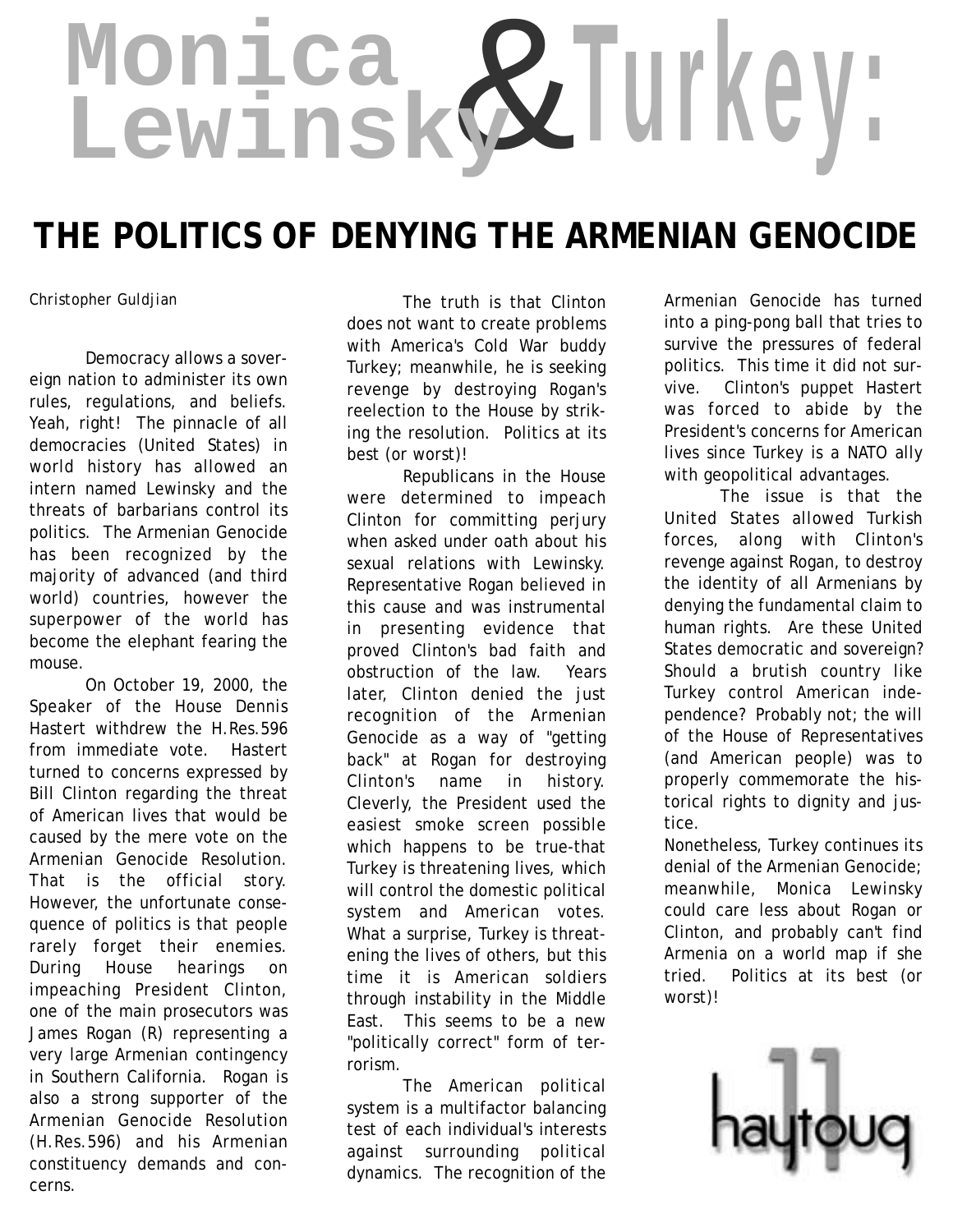



*Maria Hovsepian Staffwriter*

The systemic change becomes a possibility only when<br>a longer tolerate an old system and are prepared to sure<br>igin to demand change will indefinitely vary from speakit<br>taking bold actions like civil disobedience. History ha Fundamental, systemic change becomes a possibility only when millions of people collectively demonstrate that they no longer tolerate an old system and are prepared to support something new. The way these individuals will begin to demand change will indefinitely vary from speaking up to friends and family members, writing letters, to taking bold actions like civil disobedience. History has shown that the only way substantive revolutionary change takes place is through a popular movement, which has the ability to promote awareness throughout the people.

The scenes of endless protestors in front the Republican Convention and the Democratic Convention has become an unavoidable reality that people are beginning to demand change. Their rage for an uncompromising system is the driving force behind their pursuit to find adequate means to meet their needs and demands.

nal Democratic/Republican random<br>information of<br>indice, social justice and eccents:<br>freedom, equality and<br>a democratic society, the ec The Green party is an alternative to the traditional Democratic/Republican race for political and governmental power. The Green Party USA (Greens) carries forward the radical vision of the early Greens based on grassroots political and economic democracy, nonviolence, social justice and ecological sustainability. The Green party carries forward the traditional beliefs of the Left: freedom, equality and solidarity. The Greens also insist that in order for humanity to progress toward a democratic society, the ecological crisis needs to be resolved so that people are still around to enjoy democracy.

"We find that the same institutions and ideas that cause the exploitation and oppression of humans also cause the degradation and destruction of the environment. Both are rested in a hierarchical, exploitative and alienated social system that systematically produces human oppression and ecological destruction." With many new policy goals, the presidential candidate for the November 2000 elections, Ralph Nadar and vice-president Winona LaDuke, hope to help move this nation towards an ecological democracy.

# LibeTHE ISSUES AND THE **THE ISSUES AND THE GREEN PARTY**

! **Jobs for All:** A guaranteed right to work Full employment through community based public works and community service jobs programs, federally financed and community controlled.

! **Universal Health Care:** A single-payer National Health Program to provide free medical and dental care for all.



**Id Care:** Child Care to be available voluntarily and free ally financed and community controlled. ! **Free Child Care:** Child Care to be available voluntarily and free to all who need it, federally financed and community controlled.

**Lifelong Public Education:** Free, quality public education from preschool to graduate school at public institutions.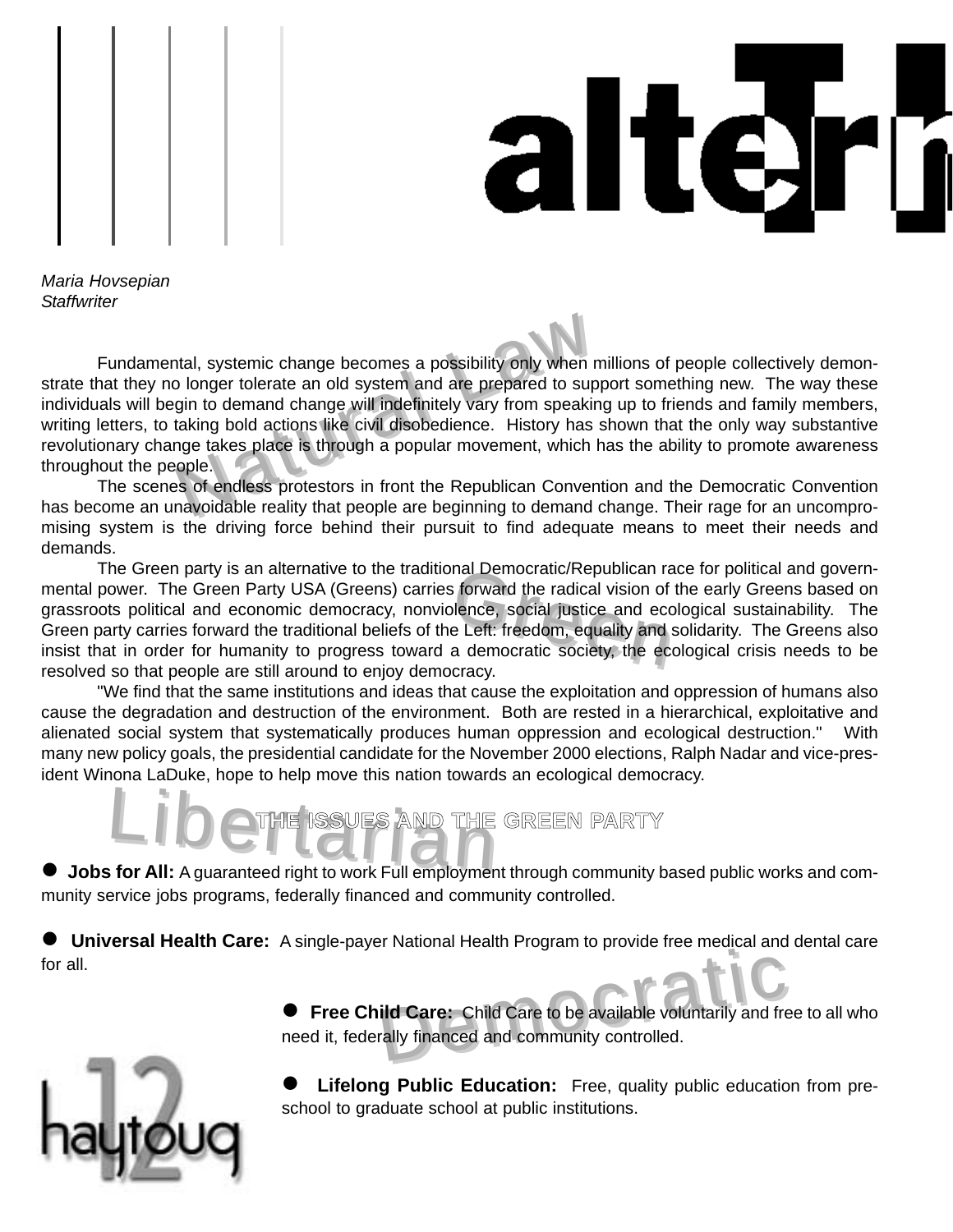# dve

Donmental Home Rule: Establish the right of every production, sale, distribution, storage, or transportary.<br>
States of the sale of the same of the state of the sale of the sale of the sale of the sale of the stars and stop ! **Environmental Home Rule:** Establish the right of every state, country, and municipality to restrict or prohibit the production, sale, distribution, storage, or transportation of any substance it designates as dangerous or toxic.

! **Average Worker's Pay for Elected Officials:** Pay elected official's average workers' salaries so that they understand the needs of average people and STOP being an elite of professional politicians with separate class interests.

**Ecological Production:** Set goals and timetables to phase out and ban the production and release of synthetic chemicals and to convert to the production of all materials that are biodegradable and bio-invert.

Consideration and time tables to phase out and ban the production and the state of the state of the production of all materials that are biodegradable and the production of all materials that are biodegradable and **Conser Renewable Energy:** Invest non-renewable energy sources in the creation of self-reproducing, renewable energy systems. Shut down nuclear power plants. Reduce auto-based transportation and expand pedestrian, bicycle, and rail transportation.

African American Reparations: A national commission on repartitions for African Americans.

Reproductive Freedom: People should be free from government interference in making their reproductive choices, including abortion, which should be covered by all publicly funded medical insurance programs.

ecognition of same-sex marriage. **Comparable Worth:** Legislation to enable women and minorities to receive equal pay for work of equal value.

! **Same-Sex Marriage:** Legal recognition of same-sex marriage.

**Death Penalty:** Abolish the Death Penalty

**End the "War on Drugs":** Decriminalize the possession of drugs. Regulate and tax drug distribution. Release nonviolent drug war prisoners. Treat drug abuse as a health problem, not a criminal problem. Drug abuse treatment to be given on demand.

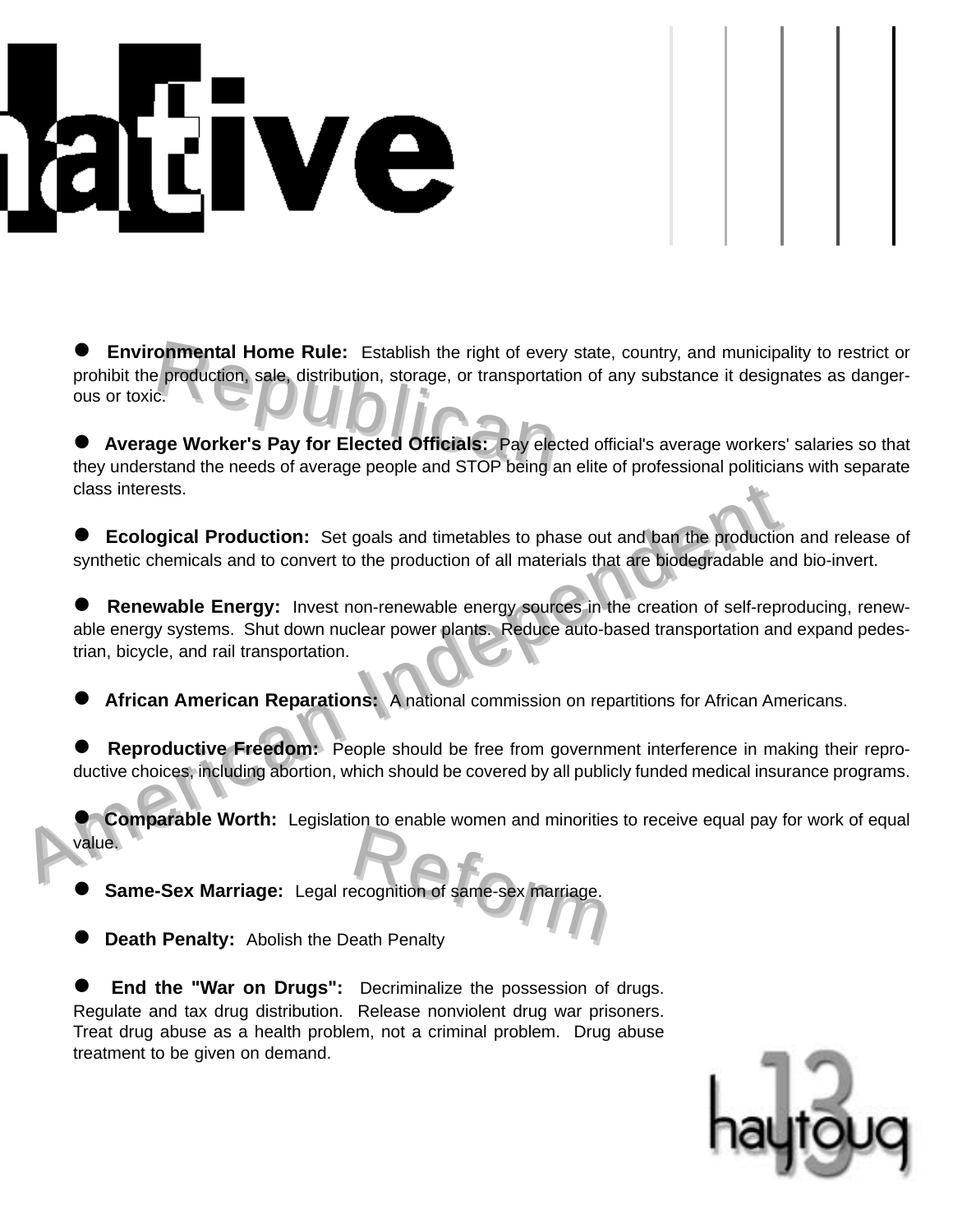# **Career Profiles:**

*Tanya Gulesserian*

TRYING TO FIGURE OUT WHAT FIELD OF WORK ONE WILL BE DOING FOR THE REST OF THEIR LIVES IS DIFFICULT ENOUGH. BUT, WHEN THAT CAREER CHOICE HAS TO DO WITH AN AREA THAT IS NOT TRADI-TIONAL OR EXPECTED, THE DIFFICULTY LEVEL RISES UP A FEW NOTCHES. Haytoug wanted to take the opportunity to look at such professional men and women who have chosen careers in fields that fall outside of the conventional scope for most young Armenians today.

Ara Soudjian, a member of the AYF "Roupen" chapter, has followed his dream of directing film, and answered a few of our questions about his career goals and aspirations.

When I was talking to Ara about his film career he was already underway in a new venture, helping to shoot a commercial for the VW Beetle. He also has plans to shoot another short film in the coming year. After finishing up the interview Ara wanted me to mention two more young Armenian movie makers-Garin Armenian, whose movie "Single Moments" won a student Academy Award in the AFFMA Film Festival, and Vem Yenovkian who made the movie "Ruppy," a source of inspiration for Ara. He gives a great deal of credit to Vem who never went to film school and made such a great movie.



*Ara Soudjian (left) with Producer/Director Vahe Babaian (center) & lead actor Mic Tomasi (right).*

**Q. What made you get into film as opposed to any other career field?**

A. Ever since childhood I have always loved entertaining people and was able to do so by drawing. I was able to get through school because of my ability to draw. When everyone excelled at either sports or academics, I excelled at animation. That was my driving force throughout high school. Besides animation, movies became a bigger form of entertainment for me. I would love to watch them not only for the mere factor of being occupied for a few hours, but also to see who directed it and basically who made up the movie as well.

### **Q. How did it feel to have the most successful movie in your entire class at C.S.U.N?**

A. "Madanee" (The Ring) was a mixture of both animation and real life acting. Because of my love for both I decided to mesh the two rather than having to choose between one of them. When my film was the most successful, it came as a kind of affirmation for all the work that I had put into the film. Plus it also showed my not-to-enthusiastic father that I was good at making films, consequently gaining a bit more support from him.

**Q. What does it take to get into film-school and to stay with it?**

A. Dedication and determination are two keys to try to get into film, or any other career for that matter. I went to C.S.U.N. School of Film and received a Bachelor Degree in Film and Television. Besides school though there are many other obstacles to get over as well. My father never really wanted me to get into film, and would have rather preferred a more stable field such as politics or law. But I always had that strive inside of me to follow my dream of getting into the film industry. My mother had wanted to be an actress and had done some work on stage, and with that in mind I continued to chase my goals as well.

Besides what you learn in the classroom, there is a lot of hard work that goes along with that. I have put in a great deal of time working with different companies trying to figure out exactly which way I would want to take my film career into. Being an assistant director on a film called "After Freedom", working in the Nickelodeon animation department for a cartoon called "Angry Beavers," and being a personal assistant to producer Eric Sherman all have lead me to understand the hard work that goes into this field and what it takes to have staying power in it as well.



*Contact us, if you know anyone with an out-of-the-ordinary job or career. Contact information can be found on the inside cover.*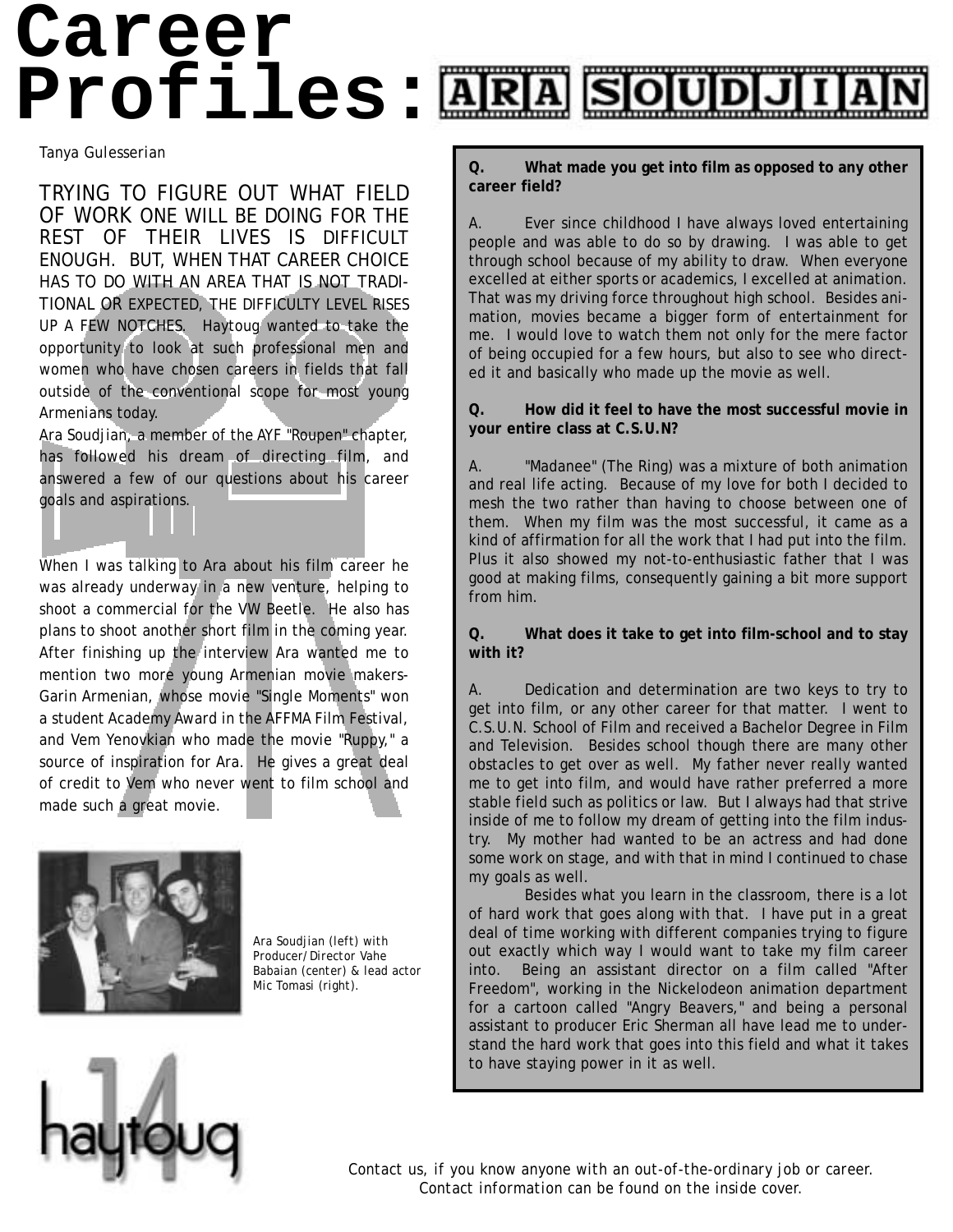## **TRIVIA QUESTIONS**

## ARMENIAN JOKES

Joke Source: www.cilicia.com

1)Why is the sky blue?

2)What relationship was Jesus to John the Baptist?

3)What is the oldest college in the U.S.?

4)How many time zones are there in the world?

5)What is the play West Side Story based on?

6)How many cows does it take to supply the NFL in footballs for one year?

7)How many bones are there in the inner ear?



## Armenian Hall Of Fame

-**ROSS BAGHDASARIAN**--Cartoonist--Creator of "The Chipmunks". Alvin Simon and Theodore, a popular children's cartoon. The "Chipmunks Christmas Album" is a classic.

-**MICHAEL CONNORS**--Actor-- Star of "Mannix"

-**PRINCESS DIANA**--Princess of Wales--1/64th Armenian! The most widely known living person in the world before the fatal car accident, she was well loved for not being aloof. She made removal of landmines worldwide her cause.

-**HOWARD KAZANJIAN**--Producer--Return of the Jedi and Raiders of the Lost Ark.

-**KIRK KERKORIAN**--Investor--Owner of MGM/MGM Grand and billions of the Diamler-Chrysler stock.

**DR. KEVORKIAN**--Physician-- Proponent of assisted suicide. Helped dozens of terminally ill patients end their lives with his suicide machine.

### **Answers to T Answers to Trivia Questions Questions**